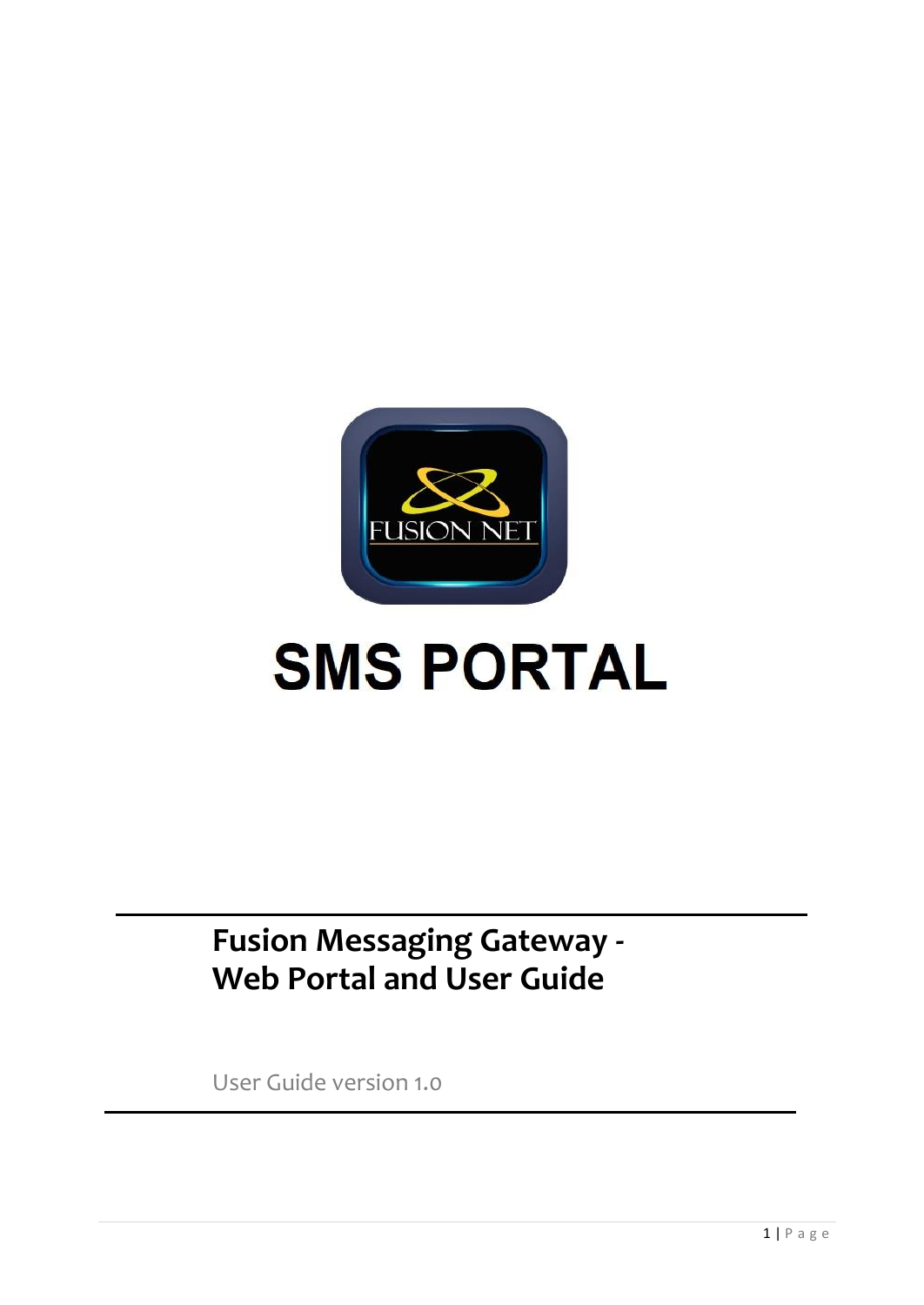# Revision History

| Version No | <b>Version Date</b>      | <b>Nature of Change</b> | <b>Author</b>     |
|------------|--------------------------|-------------------------|-------------------|
| 1.0        | 5 <sup>th</sup> Jan 2019 | Initial Release         | <b>Fusion Net</b> |
|            |                          |                         |                   |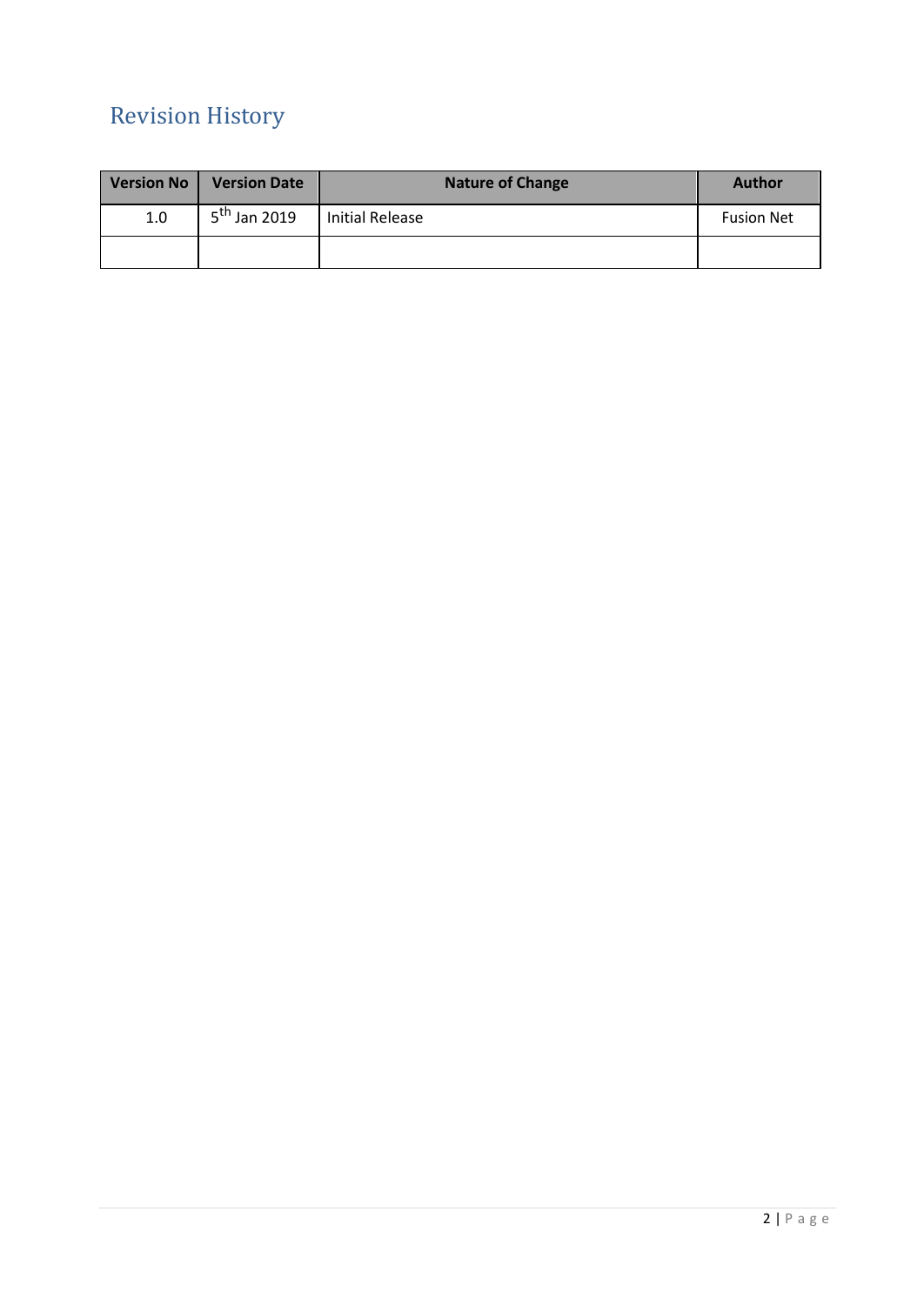#### **1. Login Page:**

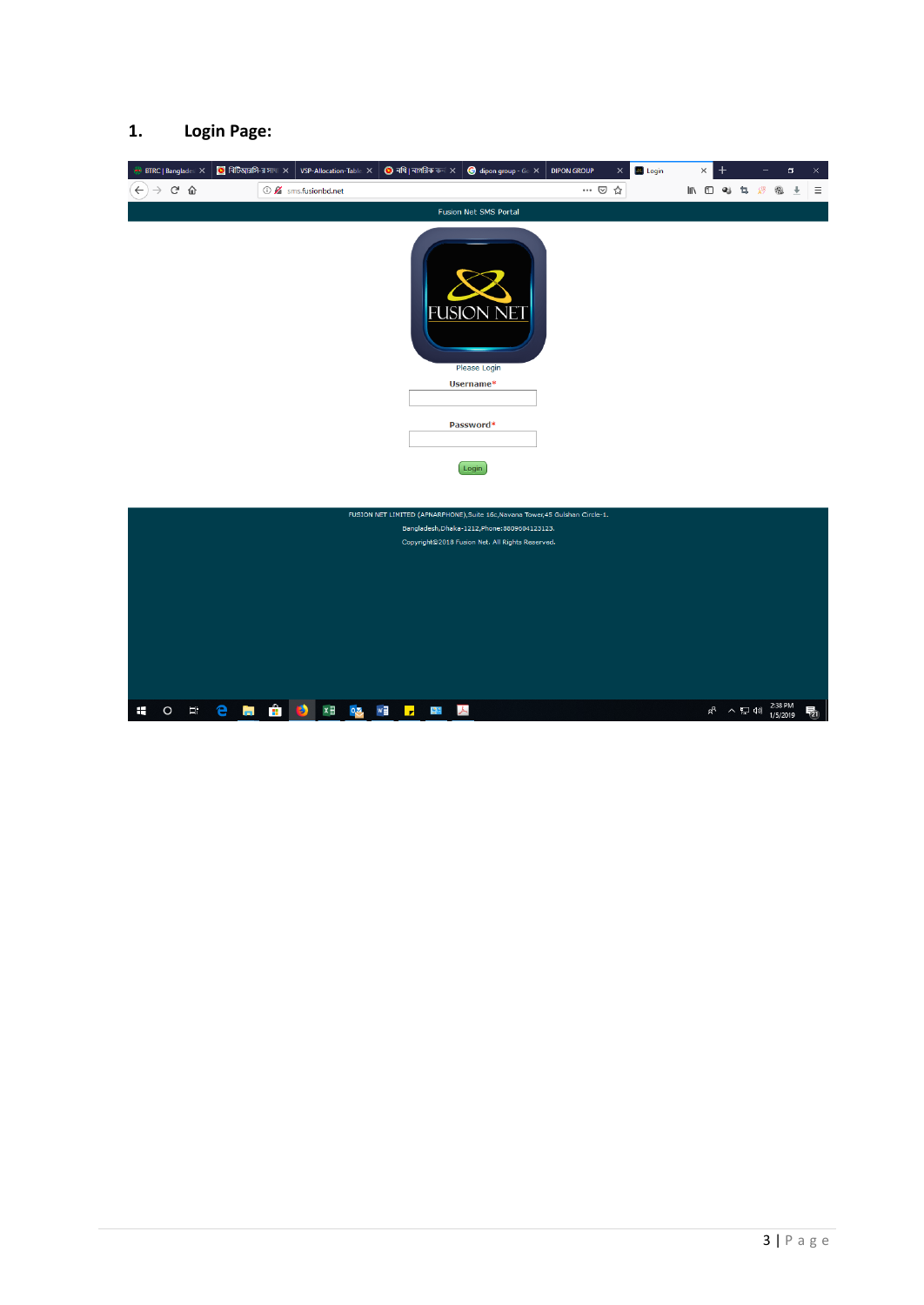# **2. Dashboard Home Page:**

Login user account

User had to check his balance and profile detail are correct or not.

| $\leftarrow$<br>$C$ $\hat{\omega}$ |                  | <b>1</b> sms.fusionbd.net/users/profile            |                  |                |        | ☆ |
|------------------------------------|------------------|----------------------------------------------------|------------------|----------------|--------|---|
| Fusion Net SMS Panel               |                  |                                                    |                  |                |        |   |
| <b>Configurations</b>              | <b>Broadcast</b> | <b>Address Books</b>                               | <b>SMS Inbox</b> | <b>Reports</b> | Logout |   |
|                                    |                  | Profile                                            |                  |                |        |   |
| Profile                            |                  | Account Name : Fusion Support                      |                  |                |        |   |
|                                    |                  | Contact Person: Md Fariduzzaman                    |                  |                |        |   |
|                                    |                  | Contact Number: 8809604444444                      |                  |                |        |   |
|                                    |                  | Address: Gulshan.Dhaka                             |                  |                |        |   |
|                                    |                  | Account Type : Prepaid                             |                  |                |        |   |
|                                    |                  | Credit Balance: 509.700                            |                  |                |        |   |
|                                    |                  | NID: 3333                                          |                  |                |        |   |
|                                    |                  | <b>Change Password</b><br><b>Current Password*</b> |                  |                |        |   |
|                                    |                  | Password*                                          |                  |                |        |   |
|                                    |                  | <b>Password Confirmation*</b>                      |                  |                |        |   |
|                                    |                  |                                                    |                  |                |        |   |

FUSION NET LIMITED (APNARPHONE), Suite 16c, Navana Tower, 45 Gulshan Circle-1. Bangladesh, Dhaka-1212, Phone: 8809604123123. Copyright@2018 Fusion Net. All Rights Reserved.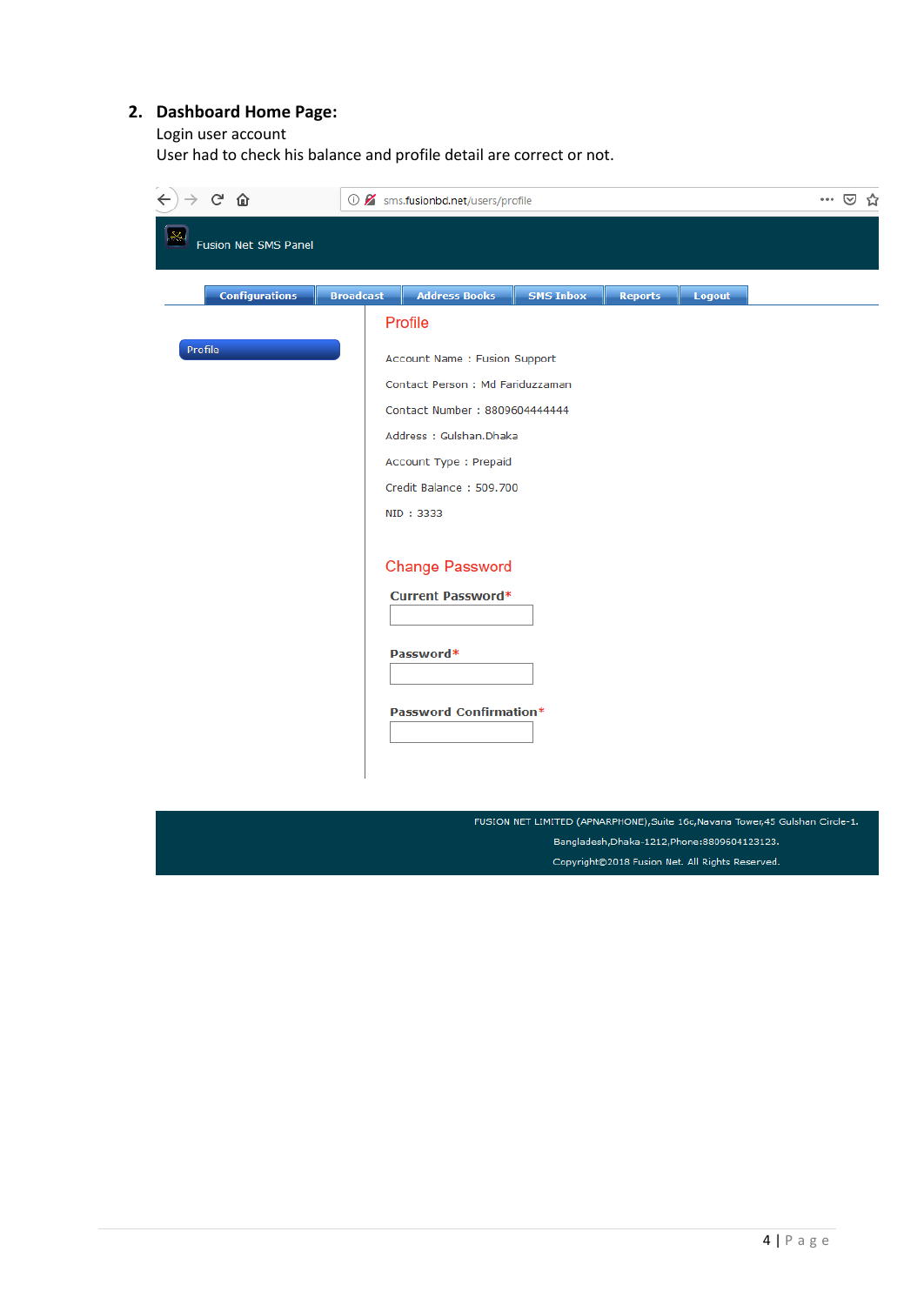## **3. Broadcast Page:**

Perform Outbound SMS

Click on Tabs "Broadcast", enter message and receiver number (MSISDN) in the box.

You may also select the contact from address book, if you had saved contact list earlier.

| $\cdot$ $\rightarrow$ e $\omega$                                                                                        | <b><i><u>O</u></i></b> sms.fusionbd.net/broadcasts/insert                                                                                                                                                                                                                           | … ⊙ ☆<br>▣<br>60%                                |
|-------------------------------------------------------------------------------------------------------------------------|-------------------------------------------------------------------------------------------------------------------------------------------------------------------------------------------------------------------------------------------------------------------------------------|--------------------------------------------------|
| <b>Fusion Net SMS Portal</b>                                                                                            |                                                                                                                                                                                                                                                                                     |                                                  |
| Configurations   Broadcast   Address Books   SMS Inbox   Reports   Logout<br>New Broadcast<br><b>New Bulk Broadcast</b> | New Broadcast<br>Sender ID 8809604123123<br>Language<br>C English<br>Unicode<br>$\circ$<br>Message<br>Test SMS<br>Total Characters 8<br>Total SMS 1<br>Receiver<br>8801726556688                                                                                                    |                                                  |
|                                                                                                                         | Available Contacts<br>Ashfaqur Rahman Sinha - 8801724444442<br>$>\!>$<br>$\land$<br>All > 3<br>$<<$<br>All <<br>v<br>Available Group<br>$>\!>$<br>$\mathcal{O}_2$<br>All > 2<br>$<<$<br>All <<br>Send Now<br>$101 \times 00 \times$ AM $\sim$<br>Send at the following time<br>Send | a.<br><b>Selected Contacts</b><br>Selected Group |

NISION NET LINITED (APNARPHONE),Suite 18e,Navana Texer,45 Guishan Orde-1<br>Eangladesh,Dhaka-1212,Phone:8809804123123.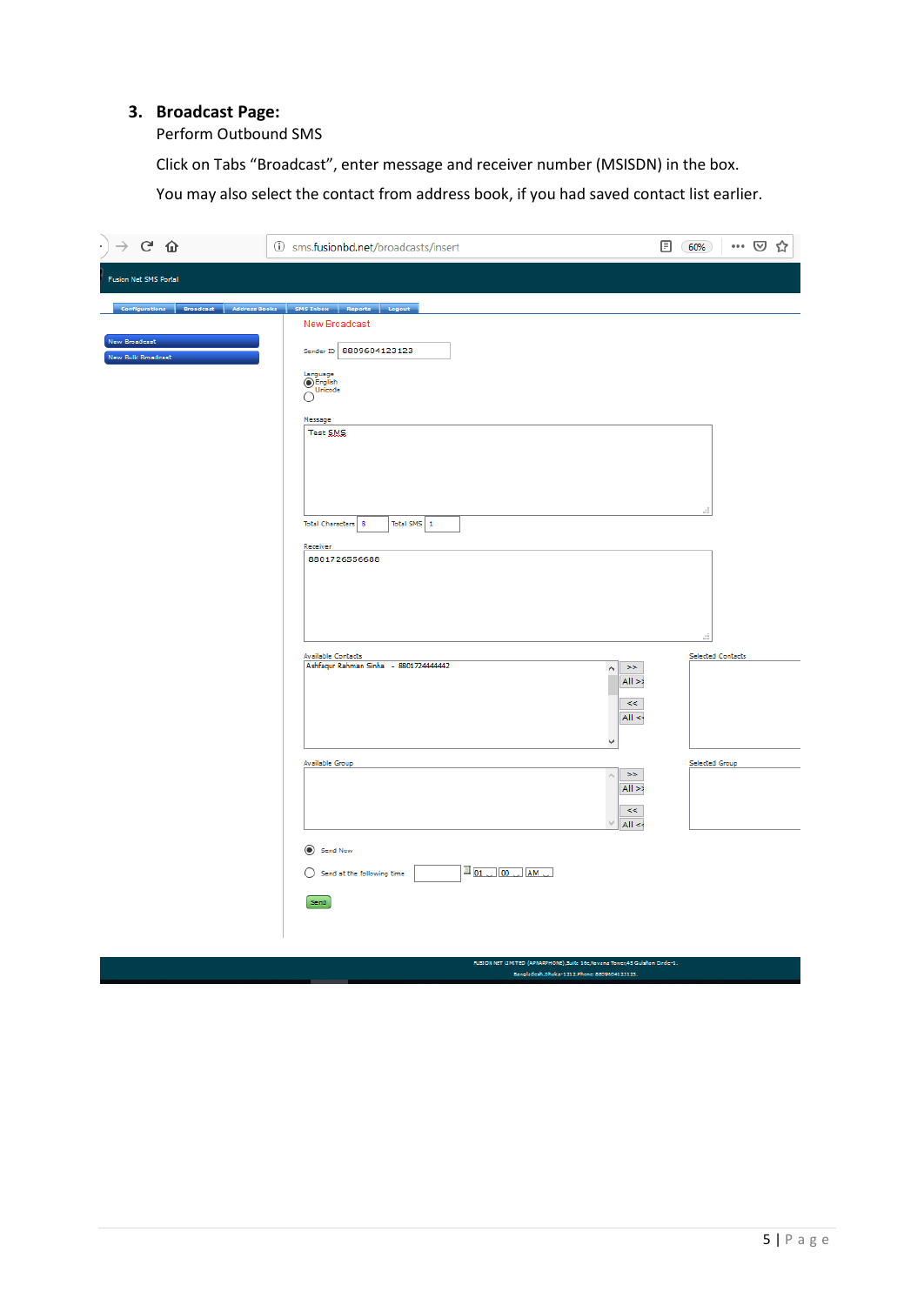After click send, user will see the message below

| <b>New Broadcast</b>                           |  |
|------------------------------------------------|--|
| 1 SMS has been submitted.                      |  |
| 8809604123123<br>Sender ID   8809604444444     |  |
| Language<br><b>English</b><br><b>O</b> Unicode |  |

Message

**Note1**: user can select the contact from "Available Contact" or "available Group" Box to "Selected Contact" or "Selected Group" respectively

**Note2**: For every successful SMS send out, subscriber account balance will be deducted SMS charges

Example CDR for above SMS

```
2018-12-17
13:55:35,507,138,201812170058E9,201812170058E9,45,5,4,8809604123123,8801726556688,001,1,
dGVzdCBmcm9tIG1vaGFtYW5k,2018-12-17
13:55:35,BROADCAST,U3VjY2Vzcw==,0,,null,SS7_MAP,GP
```
#### **Bulk Broadcast Page:**

| <b>Address Books</b><br><b>Configurations</b><br><b>Broadcast</b><br><b>SMS Inbox</b><br>Logout<br><b>Reports</b><br><b>New Broadcast</b><br>New Broadcast<br>Sender ID 8809604123123<br>New Bulk Broadcast<br>Language<br>$\odot$ English<br>$\bigcirc$ Unicode<br>Message<br>Test Bulk SMS<br>Total SMS $\vert$ 1<br>Total Characters 13<br>Selected Bulk Group<br>Available Bulk Group<br>-All-Client<br>$\hat{\rho}_{\rm{t}}$<br>$\,$<br>$\vert$ All >> $\vert$<br>$<<$<br>All <<<br>Send Now<br>$\frac{1}{20}$ 01 $\vee$ 00 $\vee$ AM $\vee$<br>$\bigcirc$ Send at the following time | <b>Fusion Net SMS Portal</b> |  |  |
|--------------------------------------------------------------------------------------------------------------------------------------------------------------------------------------------------------------------------------------------------------------------------------------------------------------------------------------------------------------------------------------------------------------------------------------------------------------------------------------------------------------------------------------------------------------------------------------------|------------------------------|--|--|
|                                                                                                                                                                                                                                                                                                                                                                                                                                                                                                                                                                                            |                              |  |  |
|                                                                                                                                                                                                                                                                                                                                                                                                                                                                                                                                                                                            |                              |  |  |
|                                                                                                                                                                                                                                                                                                                                                                                                                                                                                                                                                                                            |                              |  |  |
|                                                                                                                                                                                                                                                                                                                                                                                                                                                                                                                                                                                            |                              |  |  |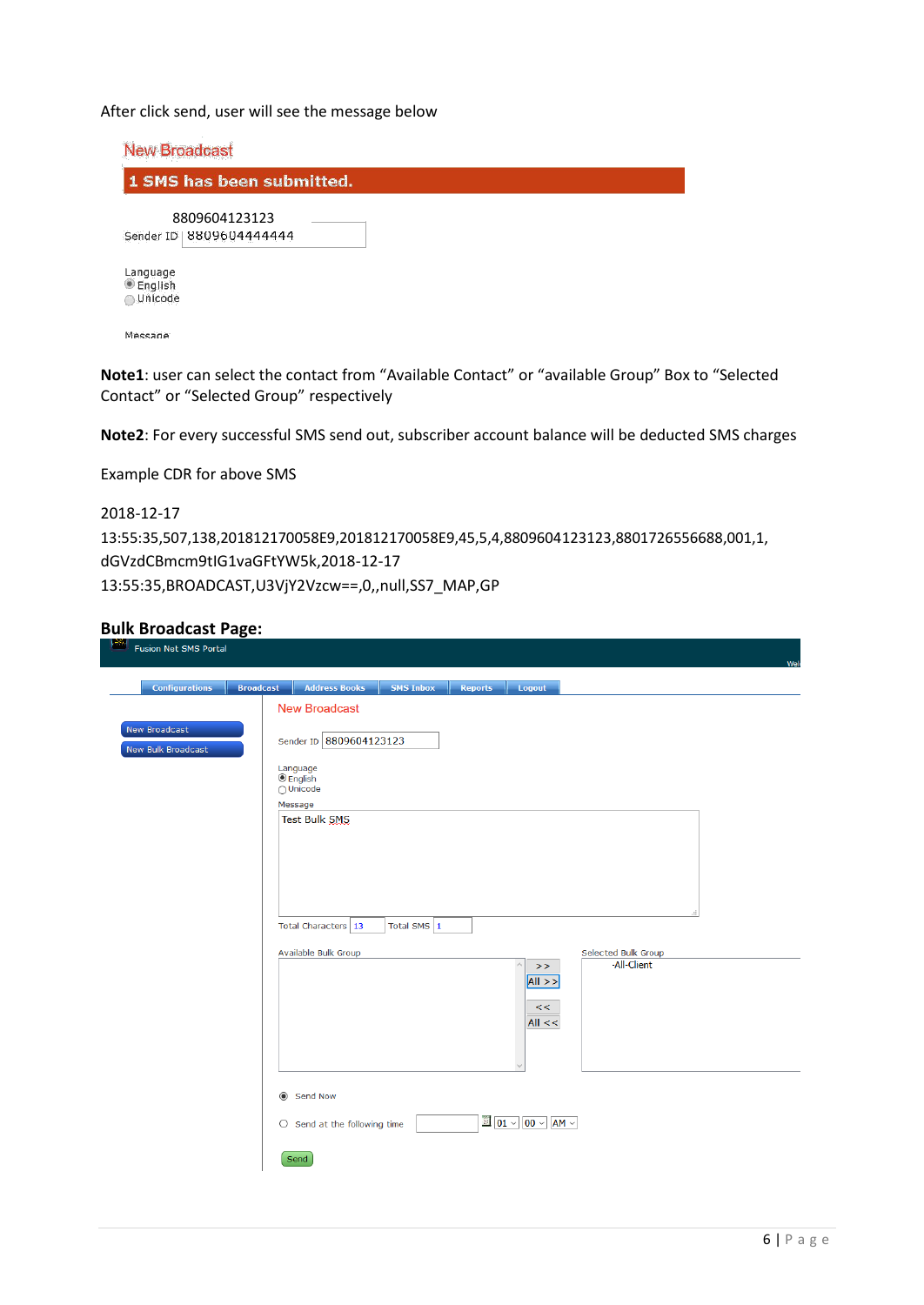#### **4. Address Book Page:**

Create address book/phone book User can also create a contact list and saved in SMSCGW Click on "address book" tabs -> "Register new contact"



<< previous | | next >>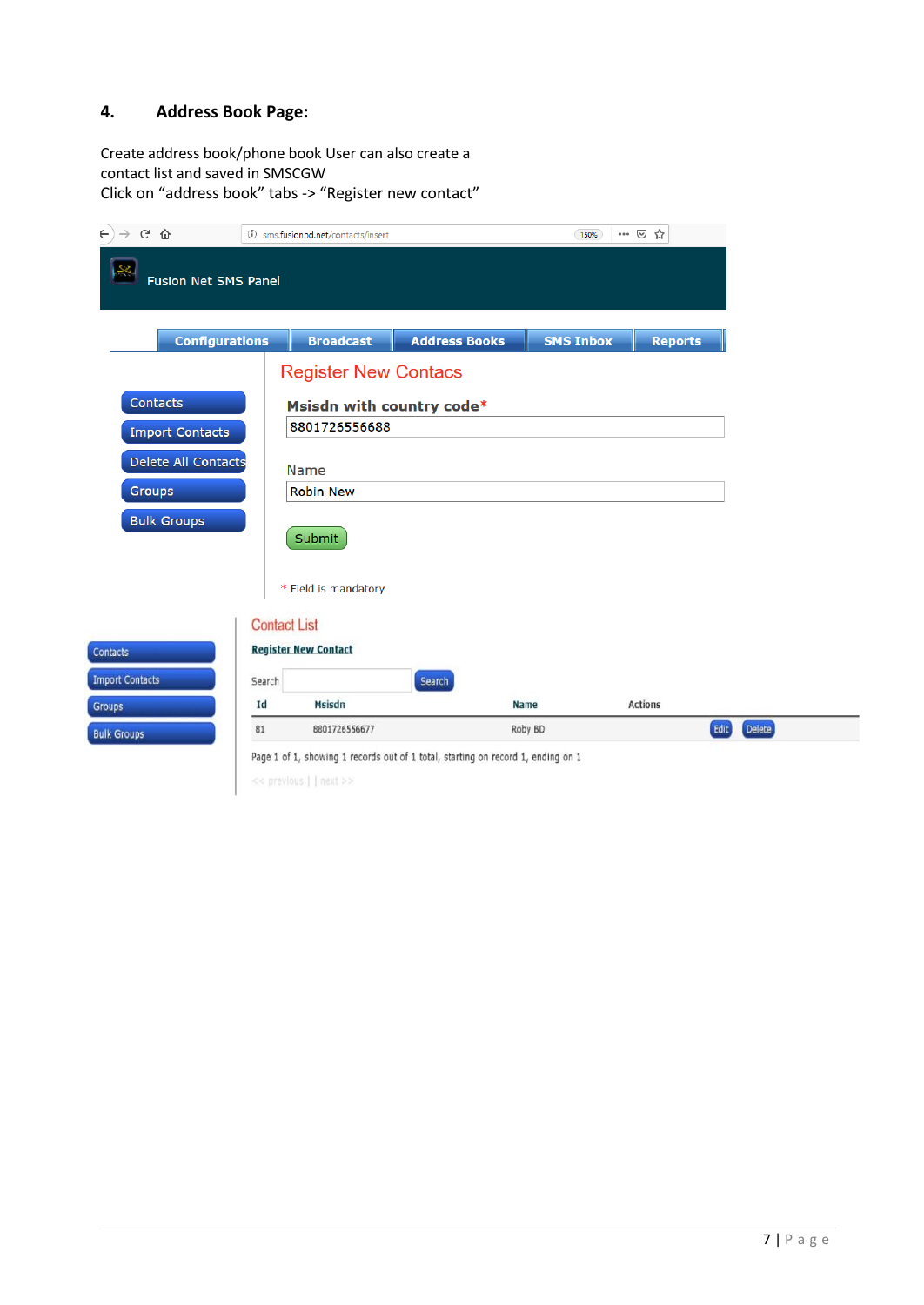## **Bulk Groups Contact Page:**

For Bulk SMS, client have to create a Bulk Group Name and put all numbers related to that group in a MS Excel file (CSV Format) and have to upload the file in the Bulk Group Contact.

| <b>Configurations</b>      | <b>Broadcast</b><br><b>Group List</b> | <b>Address Books</b>                                                             | <b>SMS Inbox</b> | <b>Reports</b> | Logout                |                |
|----------------------------|---------------------------------------|----------------------------------------------------------------------------------|------------------|----------------|-----------------------|----------------|
| <b>Contacts</b>            | <b>Register New Bulk Group</b>        |                                                                                  |                  |                |                       |                |
| <b>Import Contacts</b>     | <b>Group Name</b><br>Id               | <b>Total Contacts</b>                                                            | <b>Actions</b>   |                |                       |                |
| <b>Delete All Contacts</b> | $\mathbf{1}$                          | All-Client<br>129                                                                | View Contact     |                | <b>Upload Contact</b> | Edit<br>Delete |
| <b>Groups</b>              |                                       | Page 1 of 1, showing 1 records out of 1 total, starting on record 1, ending on 1 |                  |                |                       |                |
| <b>Bulk Groups</b>         | << previous     next >>               |                                                                                  |                  |                |                       |                |

|                 | <b>Configurations</b>      | <b>Broadcast</b> | <b>Address Books</b>                                                  | <b>SMS Inbox</b> | <b>Reports</b> | Logout |
|-----------------|----------------------------|------------------|-----------------------------------------------------------------------|------------------|----------------|--------|
|                 |                            |                  | <b>Upload Contacts for Fusion-All-Client</b>                          |                  |                |        |
| <b>Contacts</b> |                            |                  |                                                                       |                  |                |        |
|                 | <b>Import Contacts</b>     |                  | Import Contacts from CSV File with the following format: Msisdn, Name |                  |                |        |
|                 | <b>Delete All Contacts</b> | Browse           | No file selected.                                                     |                  |                |        |
| <b>Groups</b>   |                            |                  |                                                                       |                  |                |        |
|                 | <b>Bulk Groups</b>         | Upload           |                                                                       |                  |                |        |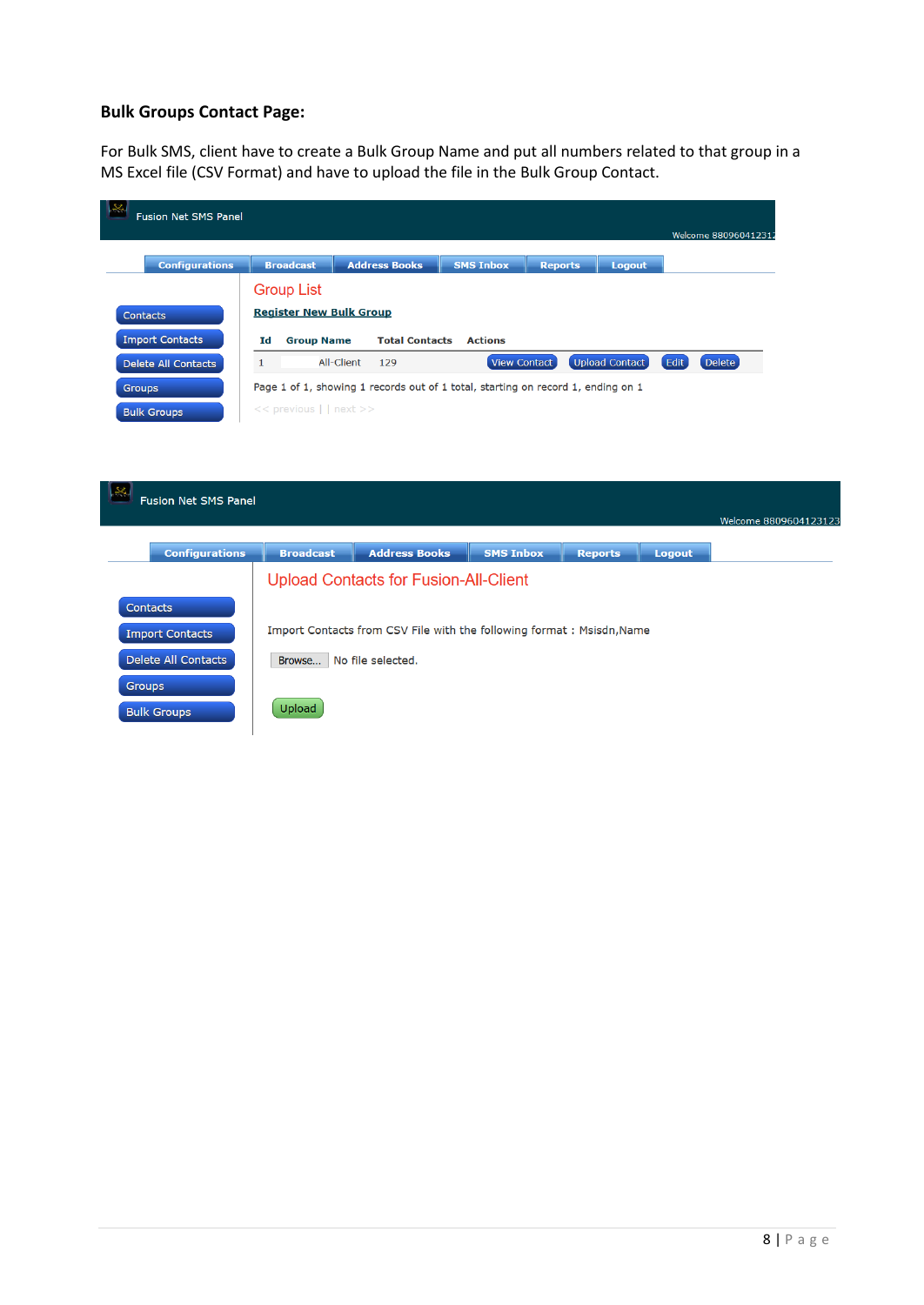# **5. Reporting Page:**

# Reporting

**Outbound SMS Summary**– show summary figure on specific date

| <b>Fusion Net SMS Panel</b> |                  |                             |                  |                             |        |  |
|-----------------------------|------------------|-----------------------------|------------------|-----------------------------|--------|--|
| <b>Configurations</b>       | <b>Broadcast</b> | <b>Address Books</b>        | <b>SMS Inbox</b> | <b>Reports</b>              | Logout |  |
|                             |                  | <b>Outbound SMS Summary</b> |                  |                             |        |  |
| Outbound SMS Summary        | Select User      | 8809604123123 $\vee$        |                  |                             |        |  |
| Outbound SMS Details        | Date             | 01/01/2019                  | to 05/01/2019    | $\overline{\widetilde{23}}$ |        |  |
| <b>Broadcast History</b>    | Country          | Bangladesh $\sim$           |                  |                             |        |  |
|                             | Operator         | <b>ALL</b>                  | $\checkmark$     |                             |        |  |
|                             | Cubmit           |                             |                  |                             |        |  |

After press submit, user will get below type report:

| 33 <br><b>Fusion Net SMS Panel</b> |                  |                                      |                               |                            |               |             |                |                  |                    |
|------------------------------------|------------------|--------------------------------------|-------------------------------|----------------------------|---------------|-------------|----------------|------------------|--------------------|
|                                    |                  |                                      |                               |                            |               |             |                |                  | Welcome 8809604123 |
| <b>Configurations</b>              | <b>Broadcast</b> | <b>Address Books</b>                 | <b>SMS Inbox</b>              | <b>Reports</b>             | <b>Logout</b> |             |                |                  |                    |
|                                    |                  | <b>Outbound SMS Summary</b>          |                               |                            |               |             |                |                  |                    |
| Outbound SMS Summary               | Select User      | 8809604123123 $\scriptstyle\rm\cdot$ |                               |                            |               |             |                |                  |                    |
| Outbound SMS Details               | Date             | 01/01/2019                           | $\frac{23}{22}$ to 05/01/2019 | $\overline{\overline{23}}$ |               |             |                |                  |                    |
| <b>Broadcast History</b>           | Country          | Bangladesh ~                         |                               |                            |               |             |                |                  |                    |
|                                    | Operator         | <b>ALL</b>                           | $\checkmark$                  |                            |               |             |                |                  |                    |
|                                    | Submit           |                                      |                               |                            |               |             |                |                  |                    |
|                                    |                  |                                      |                               |                            |               |             |                |                  |                    |
|                                    |                  |                                      |                               |                            |               |             |                |                  | Export To Excel    |
|                                    | <b>Country</b>   | <b>Operator</b>                      |                               | <b>Date</b>                |               | <b>Sent</b> | Fail           | <b>Delivered</b> | <b>Total</b>       |
|                                    | Bangladesh       | BD-GP                                |                               | $2019 - 01 - 01$           |               | $\mathbf 0$ | 4              | 4                | 8                  |
|                                    | Bangladesh       | <b>BD-ROBI</b>                       |                               | 2019-01-01                 |               | $\mathbf 0$ | $\overline{2}$ | $\mathbf 0$      | $\overline{2}$     |